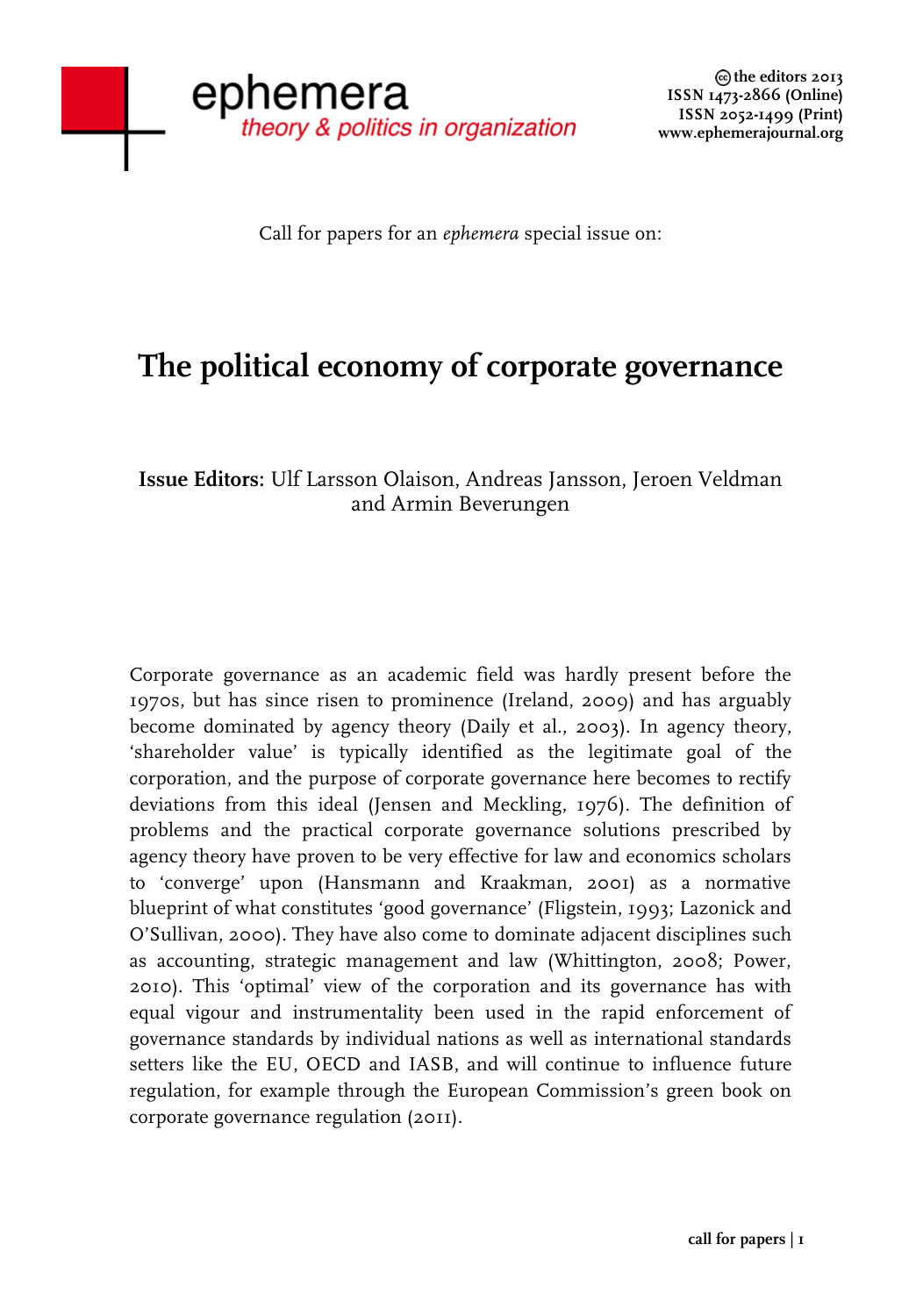Notwithstanding its dominance, agency theory is certainly not without its critics. In organization studies, we find critiques of its tendency to view subjects as under-socialised and without a sense of social responsibility (Ghoshal, 2005). Here, agency theory is seen as creating a self-fulfilling and untestable model: its 'actors' come to act in line with the model because the model itself prescribes a dominant rationality (Zajac and Westphal, 1995). This view is echoed in corporate social responsibility and business ethics, where it has been argued that agency theory imports a narrow view of the corporation and its goals (Roberts, 2003). In legal studies, agency theory is charged with obscuring the historical development of corporate forms through its simplified assumptions about the primacy of contractual relations and attributions of ownership (Bratton, 1989; Ireland, 1999). In this it disregards the moral justification of the corporate form as it stood before the rise of agency theory (Robé, 2011). Contemporary corporate governance scholarship thus treats the socially complex phenomenon of corporate law in a conceptually reductive way (Siems and Deakin, 2010).

While these modes of critique help to show the theoretical limits of agency theory, they have in turn been subject to criticism. Indeed, such critiques in organization studies and CSR tend to take the wider framing of corporate subjecthood and agency in legal and economic scholarship as a given (Dunne, 2008). Consequently, questions relating to the 'nature', 'agency' and 'responsibility' of the corporation are addressed with only limited insight into the historical – and political – legitimation of the corporate form (Ireland, 2010; Marens, 2012). Economic sociology in particular acknowledges that financialised versions of corporate governance play a central role in wealth distribution (Fligstein, 2001; Lazonick and O'Sullivan, 2000). Yet there is little consideration of how this distribution of wealth might be produced and legitimated by particular ideas of the corporation and its governance or by the contract as a key building block of a capitalist legal architecture (Mitropoulos, 2012).

By proposing to explore the political economy of corporate governance, the Special Issue seeks to foreground how agency theory becomes *prescriptive* by soliciting a very specific idea of the corporation and corporate governance that foregrounds the primacy of shareholder value. Agency theory here is framed as a theoretical program that pushes a specific distribution of wealth and becomes the most prominent propagator of neoliberal politics (Harvey, 2005; Ireland, 2009; Peck, 2010). The dominance of this prescriptive theory over corporate governance research and practice provides every reason to question both the 'is' and the 'ought' of corporate governance as an emerging discipline (Friedman, 1953).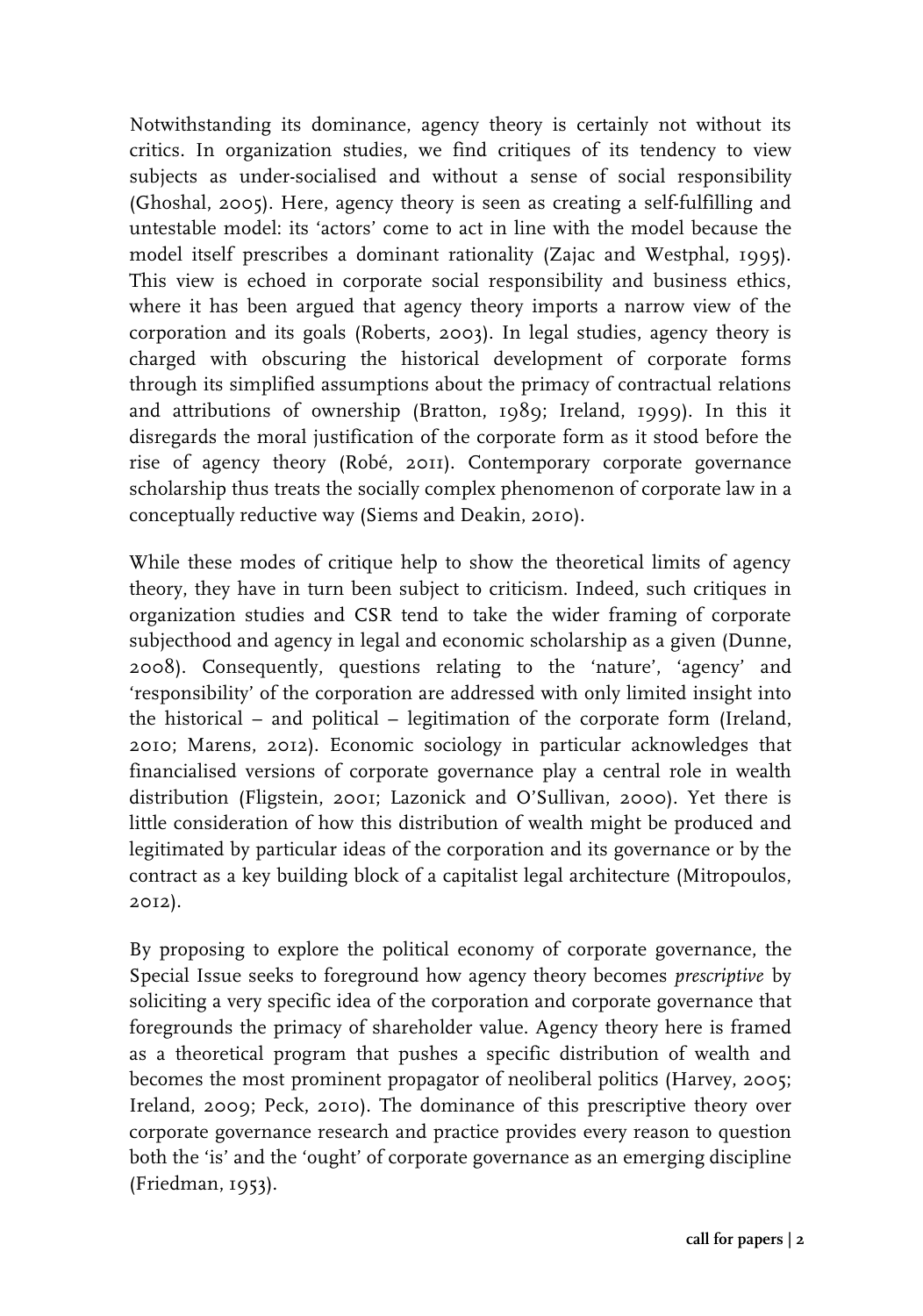## **Contributions**

To this end, we ask for contributions, from both a theoretical and an empirical perspective, which critically analyse the ideas, values and ideologies that inform notions of corporate governance. We welcome contributions from within the broad study of corporate governance – e.g. from organization studies, sociology, accounting and finance, legal theory, economics, political theory – with an emphasis on the political economy of corporate governance, addressing topics such as:

- The ideology and politics of corporate governance
- The similarities and differences of conceptions of actors, contracts and corporations in agency theory and other theories and fields (e.g., law, sociology, and organization studies)
- Agency theory and the implementation of new standards of corporate governance
- The 'agency' of agency theorists in corporate governance standard setting
- The economic, legal, and political consequences of the rapid dissemination of agency theoretical accounts of corporate governance
- The performativity of contracts in constructing a capitalist legal architecture
- Political economic effects of the personification of corporations and of markets
- The role of descriptive alternatives such as the 'varieties of capitalism' approach, in relation to the dominance of agency theory

The deadline for contributions is the  $31<sup>st</sup>$  of December 2013. All contributions should be submitted to one of the issue editors. Please note that three categories of contributions are invited for the special issue: articles, notes and reviews. Please contact any of the editors with your ideas especially to propose a note or review for the issue, or a contribution of any other format. All submissions should follow *ephemera***'**s submissions guidelines: http://www.ephemerajournal.org/how-submit.

Ulf Larsson Olaison (ulf.larsson@lnu.se) Andreas Jansson (andreas.jansson@lnu.se) Jeroen Veldman (veldmanj@cardiff.ac.uk) Armin Beverungen (armin.beverungen@inkubator.leuphana.de)